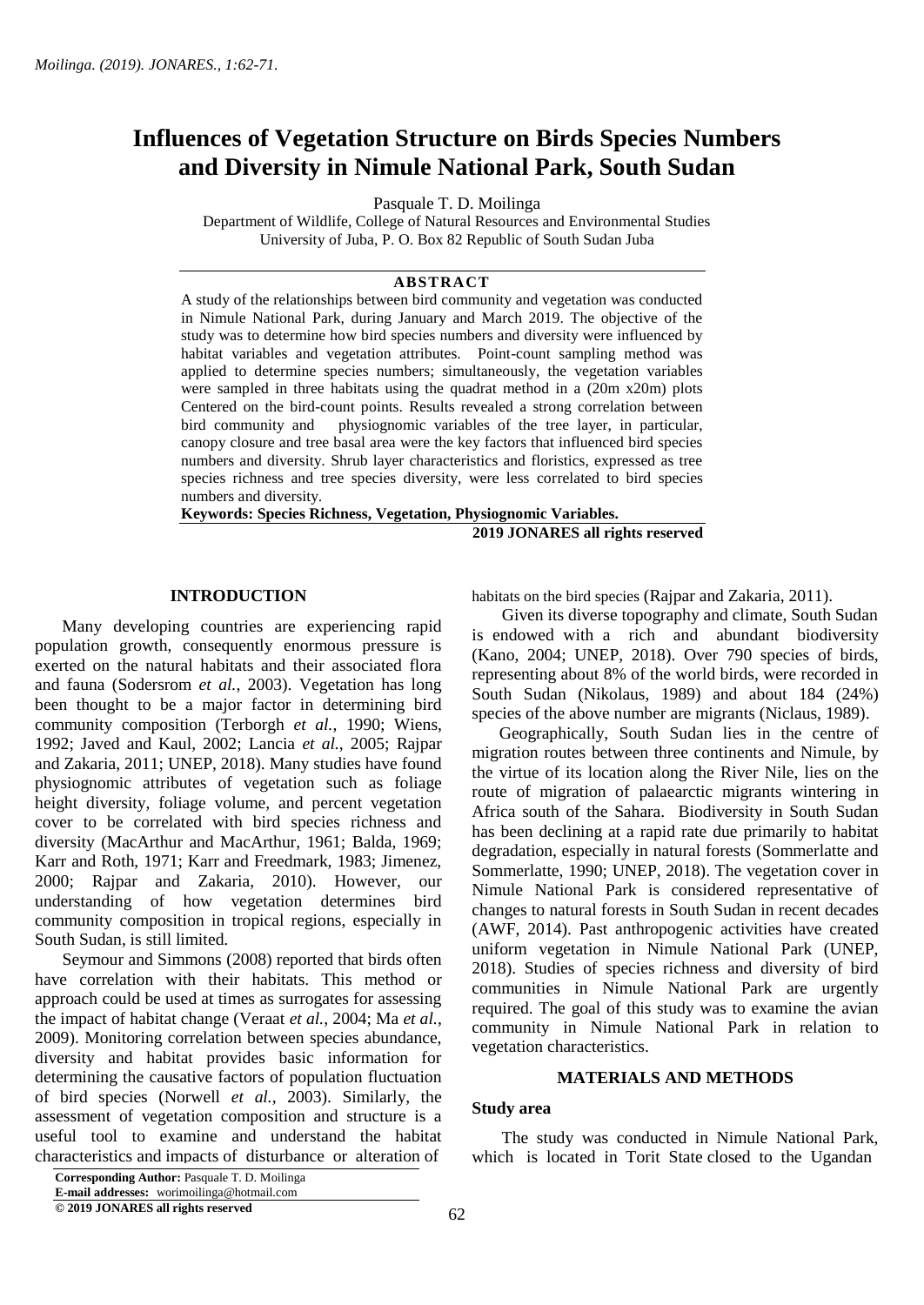

 **Fig. 1:** Map showing location of Nimule National Park (© Evuk 2016).

border between latitudes  $3^0$  35' –  $3^0$  52'N and longitudes  $31^{\circ}$  45' - 32 $^{\circ}$  30'E. It covers an area of 256 km<sup>2</sup>, and is about 190 km south of Juba, the capital city of South Sudan. This park was established first as a Game Reserve in 1935 and later gazetted as a park in 1954 (UNEP, 2018). It is adjacent to Mount Kei Forest Reserve and Mount Otzi Forest Reserve, which are two important bird areas in Uganda (UNEP, 2018).

 The topography of the Nimule area in general is that of the late pre-Cambrian period characterized by a mix of hills and low lying areas criss-crossed by many seasonal and perennial rivers; its elevation is between 500 – 800 m above sea level (AWF, 2014). The park is drained mainly by the River Nile, which constitutes one of the major physical features of the park and borders it from the east; and the other is River Keyu which flows through the park from Uganda (Fig. 1). The climate of Nimule National Park and the surrounding area is essentially of continental type experiencing orographic and conventional rainfall characterized by thunderstorms (AWF, 2014). The mean annual rainfall varies from 1000 – 1200 mm; with two distinct wet and dry seasons. Normally the wet season begins from April to November and the dry season from December to March.

### **Data collection design**

 Fifty study points were selected out of sixty two by means of random numbers and, were established in a succession from shrub to old riverine forests inside the park proper; and additional ten points established in the buffer zone for purpose of comparison and check-listing the bird species of Nimule National Park and its environs. In order to reduce the impact of edge effect and maintain independence among points, the points were located at

least 100 m from the edge of major habitat types and 200 m between points.

### **Bird counts**

 Avian communities were surveyed using the pointcount method, which is well designed for surveying birds in structurally complex vegetation within the tropics, such as the forests in NNP (Bibby *et al*, 2000). This technique is more efficient than transect methods in estimating the relationship between bird species richness and habitat, because the survey points were located to correspond exactly with a vegetation survey.

 The counts were conducted under favourable weather conditions during the dry season, January and March 2019. Points were visited twice each. The first survey was conducted early in the morning after sunrise 7:30 am to 11:00 am, and the second from 15:00 pm to 6:00 pm just before sunset when birds were most active. To avoid disturbances caused by the observer's arrival, counts were begun one minute after reaching the survey point. Birds were counted for a duration of 10 minutes following Lee and Marsden (2008), and Zakaria *et al* (2009). During each count, the number of individuals of each species heard or seen in a circle with a radius of 15 m around each point was recorded. Flushed individuals were also recorded, and their known original positions were included in the analysis. However, birds flying above the plots were not recorded due to unknown original position. The methodology was used as described by Bibby *et al* (2000), Aborn (2007) and Nadeau *et al* (2008). Bird counts throughout the surveys were done by one observer so as to avoid inter-observer bias.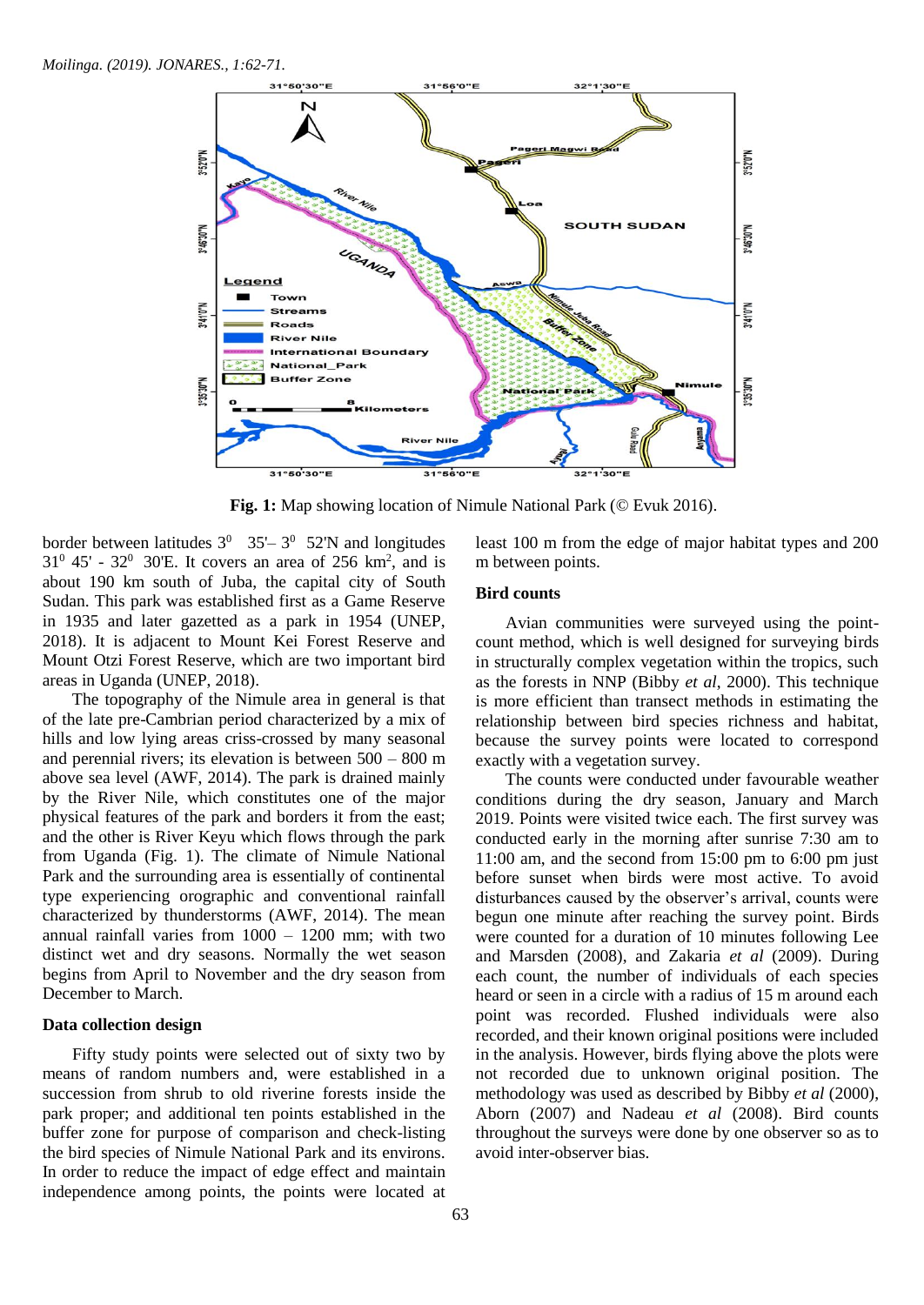# **Vegetation measurements**

 Vegetation measurements were also conducted by a team of 15 observers in January and March 2019. The vegetation variables were sampled in three habitats using the quadrat method in a (20m x 20m) plots simultaneously and were centred on the bird-count points. This method is one of the most commonly used and accepted methods to survey vegetation in a variety of habitats (Fernandez-Alaez *et al*, 2002; Bibby *et al*, 2000; Mumby *et al*, 1997; Hudon, 1997). A total of 50 quadrat plots were sampled for vegetation structure within the consistency of the point count stations. In each plot, the following vegetation variables were estimated: (1) mean tree diameter at breast height (DBH, cm), (2) tree basal area (BA,  $m^2/ha$ ), (3) tree density (TD, trees/ha), (4) canopy closure (CC,  $\%$ ), (5) canopy height (CH, m), (6) tree species richness (TSR), (7) tree species diversity ( TSD), (8) shrub cover (SC, %), (9) shrub height (SH, m), (10) heterogeneity of shrub height (HSH) (Kent and Coker, 1992; Bibby *et al*, 2000). Canopy closure (CC) and shrub cover (SC) were estimated by using a sighting tube (2 cm diameter). For each variable, the sighting tube was used 20 times at each vegetation survey plot. To investigate shrub cover, five quadrats of (1x1) m were established in the plot (four at the corners and one at the centre). In each quadrat, the height of the shrub layer was measured at five random points.

 HSH is the coefficient of variation in SH. Individual tree basal area was calculated based on diameter at breast height, and basal area (BA) was obtained by summing the basal area of individual trees and dividing it by the vegetation plot area (0.04 ha).

# **Data analysis**

 SPSS (version 21.0) software packages were used for statistical analysis. The total number of all bird species for each site was calculated as: the number of birds seen + the number of birds heard. The relative abundance (%) of avian species was estimated using the expression: *n/N* x 100 following (Zakaria *et al*, 2009), where *n* is the number of a particular bird species and *N* is the total observations detected for all species. Bird species richness (BSR) and tree species richness (TSR) were calculated for each plot by determining the total number of species observed at

each point. Bird species diversity (BSD) and tree species diversity (TSD) were obtained by the Shannon-Wiener index  $(H)$ . And was calculated for each site as:  $H' = -$ (Total bird species/ (total birds)  $*$  [I<sub>n</sub> (total bird species/ (total birds)]; which indicates the higher the index the higher the diversity (Magurran, 2004).

 Canopy closure and shrub cover square-root transformation was done to strengthen the normality of the variables. Other variables were analyzed using the original data, because the statistical assumptions were met. BSR and BSD were correlated with vegetation variables. Multiple regressions analyses were examined by SAS. In order to select vegetation variables that can accurately predict bird species richness and diversity, the stepwise model selection method was used. A 0.05 significance level was used as a criterion for the selection of variables. Outliers were checked by Studentized residuals.

# **RESULTS**

 A total of 6395 individual birds, comprising 138 species belonging to 41 families, and sixteen orders were recorded during the survey period (Tables 1 and 2). The orders include: Anseriformes, Apoliformes, Caprimulgiformes, Charadriiformes, Ciconiformes, Colliiformes, Columbiformes, Coraciiformes, Cuculiformes, Falconiformes, Galliformes, Gruiformes, Passeriformes, Pelicaniformes, Piciformes and Strigiformes. Of these, 42 species were in the order Passeriformes (accounting for 30% of the total number of species) and 18 (13%) were in the order Ciconiformes, 17 (12%) were in the order Coraciformes and 17 (12%) in the order Falconiformes. Among the Passeriformes, species belonging to 12 families were recorded, of which Ploceidae (Weavers, Whydahs and Sparrows), Sturnidae (Starlings and Oxpeckers), Columbidae (Doves and Pigeons), Laniidae (Shrikes and allies), Motacillidae (Wagtails) and Bucerotidae (Hornbills) were most frequently observed. Eleven species were abundant and widely distributed in the park: Village Weaver (*Ploceus cucullatus*) 29.86% of all detections, Ruppell's long-tail Starling (*Lamprotonis purpuropterus) 16.20*%, African Firefinch (*Lagonostista rubricate)* and allies 35.60%*,*  Blue-eared Glossy Starling *(Lamprotornis chalybaeus)* 8.50%, Northern Red Bishop (*Euplectes fransciscaus*) 5.37%.

| <b>Table 1:</b> Relative abundance of bird species within Nimule National Park, January-March, 2019, South Sudan. |
|-------------------------------------------------------------------------------------------------------------------|
|-------------------------------------------------------------------------------------------------------------------|

| Family name   | Scientific name           | Common name              | <b>Observations</b> | % of all  |
|---------------|---------------------------|--------------------------|---------------------|-----------|
|               |                           |                          |                     | detection |
| Anatidae      | Aythya erythrophthalma    | African Pochard          | 80                  | 2.90      |
|               | Plectopterus gambensis    | Spur-winged goose        | 4                   | 0.14      |
|               | Alopochen aegyptiaca      | Egyptian goose           | 13                  | 0.47      |
|               | Sarkidiornis melanotos    | Knob-billed duck         |                     | 0.40      |
|               | Dendrocygna viduata       | White-faced duck         | 6                   | 0.22      |
| Apodidae      | Apus affinis              | Little swift             | 28                  | 1.02      |
|               | Cypsiurus parvus          | Palm swift               | 35                  | 1.27      |
| Caprimulgidae | Macrodipteryx longipennis | Standard winged nightjar |                     | 0.07      |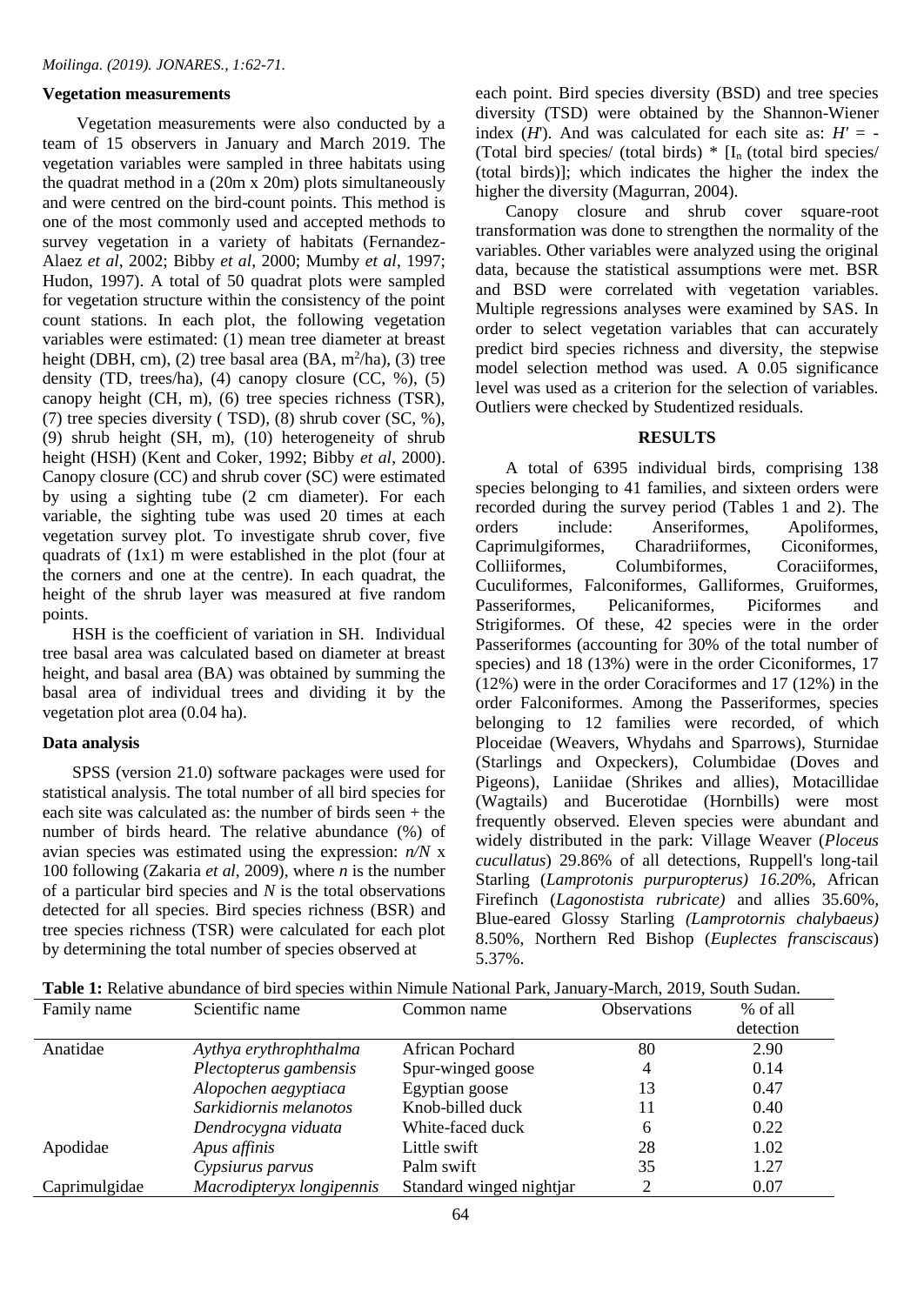|  |  | Moilinga. (2019). JONARES., 1:62-71. |  |
|--|--|--------------------------------------|--|
|--|--|--------------------------------------|--|

| (Table 1 continue) |                                  |                                                      |                |                       |  |
|--------------------|----------------------------------|------------------------------------------------------|----------------|-----------------------|--|
| Family name        | Scientific name                  | Common name                                          | Observations   | % of all<br>detection |  |
| Jacanidae          | Actephilornis africanus          | African jacana                                       | 18             | 0.65                  |  |
| Charadriidae       | Himantopus himantopus            | Black-winged stilt                                   | 11             | 0.40                  |  |
|                    | Gallinago nigripennis            | African snipe                                        | $\overline{c}$ | 0.07                  |  |
|                    | Vanellus spinosus                | Spur-winged plover                                   | 44             | 1.60                  |  |
|                    | Charadrius pecuarius             | Kittlitz's plover                                    | 1              | 0.04                  |  |
|                    | Vanellus melanocephallus         | Black-winged plover                                  | 4              | 0.14                  |  |
| Ardeidae           | Ardea melanocephala              | <b>Black-headed heron</b>                            | 6              | 0.22                  |  |
|                    | Ardeola ralloides                | Squacco heron                                        | 14             | 0.51                  |  |
|                    | Ardea cinera                     | Grey heron                                           | 32             | 1.16                  |  |
|                    | Nysticorax nycticora             | Night heron                                          | 4              | 0.14                  |  |
|                    | Egretta intermedia               | Yellow-billed egret                                  | $\overline{2}$ | 0.07                  |  |
|                    | Egretta gavzetla                 | Little egret                                         | 12             | 0.43                  |  |
|                    | Ardea purpurea                   | Purple heron                                         | $\overline{2}$ | 0.07                  |  |
| Threskiornithidae  | Hagedashia hagedash              | Hadada ibis                                          | 67             | 2.43                  |  |
|                    | Plegadis falcinellus             | Glossy ibis                                          | 40             | 1.45                  |  |
|                    | Threskiornis aethiopicus         | Sacred ibis                                          | 24             | 0.87                  |  |
| Ciconidae          | Ciconia episcopus                | Woolly-necked stork                                  | 26             | 0.94                  |  |
|                    | Leptoptilos crumeniferus         | Marabou stork                                        | 15             | 0.54                  |  |
|                    | Ephippiorhynchus<br>senegalensis | Saddle-billed stork                                  | 4              | 0.14                  |  |
| Ciconidae          | Anostomus lamelligerus           | Open-billed stork                                    | 53             | 1.92                  |  |
|                    | Ibis ibis                        | Yellow-billed stork                                  | 21             | 0.76                  |  |
|                    | Ciconia abdimii                  | Abdim's stork                                        | 94             | 3.41                  |  |
| Scopidae           | Scopus umbretta                  | Hamerkop                                             | 8              | 0.29                  |  |
| Upupidae           | Upupa epops africanaa            | African hoopoe                                       | 88             | 3.20                  |  |
| Coraciidae         | Coracias abyssinica              | Abyssinian roller                                    | 14             | 0.51                  |  |
| Colliidae          | Colius striatus                  | Speckled mouse bird                                  | 33             | 1.20                  |  |
|                    | Colius macrourus                 | Blue-naped mouse bird                                | 14             | 0.51                  |  |
| Columbidae         | Oena capensis                    | African namaqua dove                                 | 126            | 4.58                  |  |
|                    | Streptopelia semitorquata        | Red-eyed dove                                        | 213            | 7.74                  |  |
|                    | Streptopelia capicola            | Ring-necked dove                                     | 46             | 1.67                  |  |
|                    | Streptopelia dicipiens           | Mourning dove                                        | $\mathbf{1}$   | 0.4                   |  |
| Bucerotidae        | Bucorvus leadbeateri             | Ground hornbill                                      | 2              | 0.07                  |  |
|                    | Tochus flavirostris              | Yellow-billed hornbill                               | 14             | 0.51                  |  |
|                    | Tockus nasutus                   | Grey hornbill                                        | 263            | 9.55                  |  |
|                    | Tockus flavirostris              | Red-billed hornbill                                  | 9              | 0.33                  |  |
| Alcedinidae        | Ceryle rudis                     | Pied kingfisher                                      | 1              | 0.04                  |  |
|                    | Megaceryle maxima                | Giant Kingfisher                                     | 1              | 0.04                  |  |
|                    | Alcedo cristana                  | Malachite kingfisher                                 | 9              | 0.33                  |  |
|                    | Haleyon leucocephala             | Grey-headed kingfisher                               | $\overline{c}$ | 0.07                  |  |
|                    | Halcyon albiventris              | Brown-hooded kingfisher                              | 1              | 0.04                  |  |
|                    | Halcyon senegalensis             | Woodland kingfisher                                  | 7              | 0.25                  |  |
|                    |                                  |                                                      |                | 0.14                  |  |
|                    | Ceyx pictus                      | African pygmy Kingfisher<br>Little bee-eater         | 4              | 0.22                  |  |
| Meropidae          | Merops pusillus                  |                                                      | 6              |                       |  |
|                    | Eurystromus glaucurus            | <b>Broad-billed Roller</b><br>Red-throated bee-eater | 7<br>8         | 0.25<br>0.29          |  |
|                    | Merops bulocki                   |                                                      |                |                       |  |
| Phoeniculidae      | Phoeniculus purpureus            | Green (Red-billed) wood<br>hoopoe                    | $\overline{c}$ | 0.07                  |  |
| Cuculidae          | Centrophus senegalensis          | Senegal coucal                                       | 245            | 8.90                  |  |
|                    | Cuculus solitaris                | Red-chested cuckoo                                   | 1              | 0.04                  |  |
|                    | Cuculus gularis                  | African cuckoo                                       | 42             | 1.52                  |  |
| Accipitridae       | Haliaeetus vocifer               | African fish eagle                                   | 38             | 1.38                  |  |
|                    | Milvus migrans                   | <b>Black kite</b>                                    | 17             | 0.62                  |  |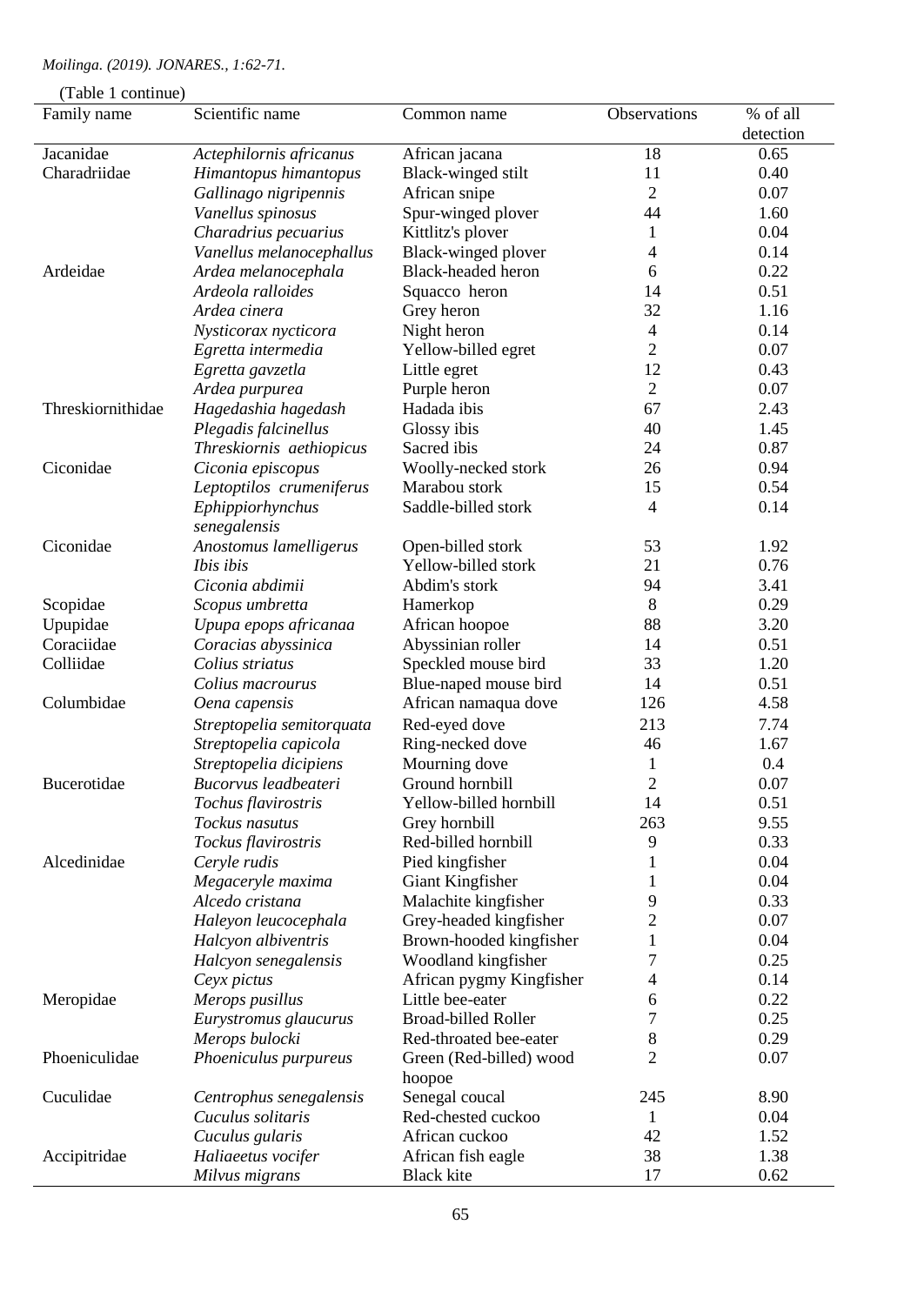| (Table 1 continue)<br>Family name | Scientific name           | Common name                         | Observations   | % of all  |
|-----------------------------------|---------------------------|-------------------------------------|----------------|-----------|
|                                   |                           |                                     |                | detection |
|                                   | Chelictinia riocourii     | Swallow-tailed kite                 | 11             | 0.40      |
|                                   | Melierax metabates        | Dark-chanting goshawk               | $\overline{4}$ | 0.14      |
|                                   | Necrosyrtes monachus      | Hooded vulture                      | $\mathbf{2}$   | 0.07      |
|                                   | Gyps ruppellii            | Ruppell's vulture                   | 6              | 0.22      |
|                                   | Accipiter tachiro         | African goshawk                     | $\mathbf{1}$   | 0.04      |
|                                   | Lophaetus aocipitalis     | Long-crested eagle                  | 3              | 0.11      |
|                                   | Aquila verreauxii         | Verreaux's eagle                    | 1              | 0.04      |
|                                   | Kaupifalco                | Lizard buzzard                      | 14             | 0.51      |
|                                   | monogrammicus             |                                     |                |           |
|                                   | Aquilla rapax             | Tawny eagle                         | 43             | 1.56      |
| Falconidae                        | Falco tinunculus          | (Common) Kestrel                    | 3              | 0.11      |
|                                   | Falco cuvierii            | <b>African Hobby</b>                | 1              | 0.04      |
|                                   | Falco ardosiaceus         | <b>Grey Kestrel</b>                 | 1              | 0.04      |
|                                   | Falco biarmicus           | <b>Lanner Falcom</b>                | 4              | 0.14      |
| Phasianidae                       | Francolinus clappertoni   | Clapperton's francolin              | 68             | 2.47      |
| Numididae                         | Numida meleagris          | Helmeted guinea fowl                | 9              | 0.33      |
| Balearicidae                      | Balearica regulorum       | Crowned crane                       | $\overline{2}$ | 0.07      |
| Corvidae                          | Corvus albus              | Pied crow                           | 20             | 0.73      |
| Pycnonotidae                      | Pycnonotus barbatus       | White-vented bulbul<br>(common)     | 46             | 1.67      |
| Motacillidae                      | Motacilla flava           | Yellow wagtail                      | 3              | 0.11      |
|                                   | Motacilla aguimp          | African pied wagtail                | 12             | 0.43      |
|                                   | Tmetothylacu tenellus     | Golden pipit                        | 4              | 0.14      |
|                                   | Anthus similis            | Long-billed Pipit                   | $\mathbf{2}$   | 0.07      |
| Laniidae                          | Laniarius crythrogaster   | Black-headed gonolek                | 3              | 0.11      |
|                                   | Nilaus afer               | Northern brubru                     | $\overline{2}$ | 0.07      |
|                                   | Lanius collaris           | Fiscal shrike                       | 10             | 0.36      |
|                                   | Malaconotus blanchoti     | Grey-headed bush shrike             | 16             | 0.58      |
|                                   | Lanariarius ferrugneus    | Tropical boubou                     | 188            | 6.83      |
| Estrildidae                       | Lagonostista rubricata    | African fire finch                  | 198            | 7.19      |
|                                   | Lonchura malabarica       | Silverbill                          | 15             | 0.54      |
|                                   | Urageginthus bengalus     | Red-cheeked cordon blue             | 88             | 3.20      |
|                                   | Amadina faciata           | Cut throat                          | 16             | 0.58      |
|                                   | Estrilda melpoda          | Orange-cheek waxbill                | 36             | 1.31      |
|                                   | Estrilda troglodytes      | Black-rumped waxbill                | $\mathfrak{2}$ | 0.07      |
| Muscicapidae                      | <b>Batis</b> molitor      | Chin-spot flycatcher                | 10             | 0.36      |
| Nectariniidae                     | Nectarinia johnstoni      | Scarlet-tufted malachite<br>sunbird | 6              | 0.22      |
| Sturnidae                         | Lamprotonis purpuropterus | Ruppell's long-tail<br>starling     | 446            | 16.20     |
|                                   | Buphagus africanus        | Yellow-billed oxpecker              | 38             | 1.38      |
| Ploceidae                         | Ploceus luteolus          | Little weaver                       | 18             | 0.65      |
|                                   | Ploceus cucullatus        | Village weaver                      | 822            | 29.86     |
|                                   | Ploceus vitellinus        | Vitalline weaver                    | 26             | 0.94      |
|                                   | Ploceus nigricollis       | Black-headed weaver                 | 5              | 0.18      |
|                                   | Ploceus heuglini          | Heuglin's masked weaver             | 3              | 0.11      |
|                                   | Ploceus taeniopterus      | Northern-masked weaver              | 164            | 5.96      |
|                                   | Euplectes franciscanus    | Northern red bishop                 | 148            | 5.37      |
|                                   | Ploceus badius            | Cinamon weaver                      | 127            | 4.61      |
|                                   | Quelea quelea             | Red-billed quelea                   | 83             | 3.01      |
|                                   | Polceus inteolus          | Little weaver                       | 66             | 2.40      |
|                                   | Quelea erythrops          | Red-headed quelea                   | 14             | 0.51      |
|                                   | Vidua macroura            | Pin-tailed whydah                   | 21             | 0.76      |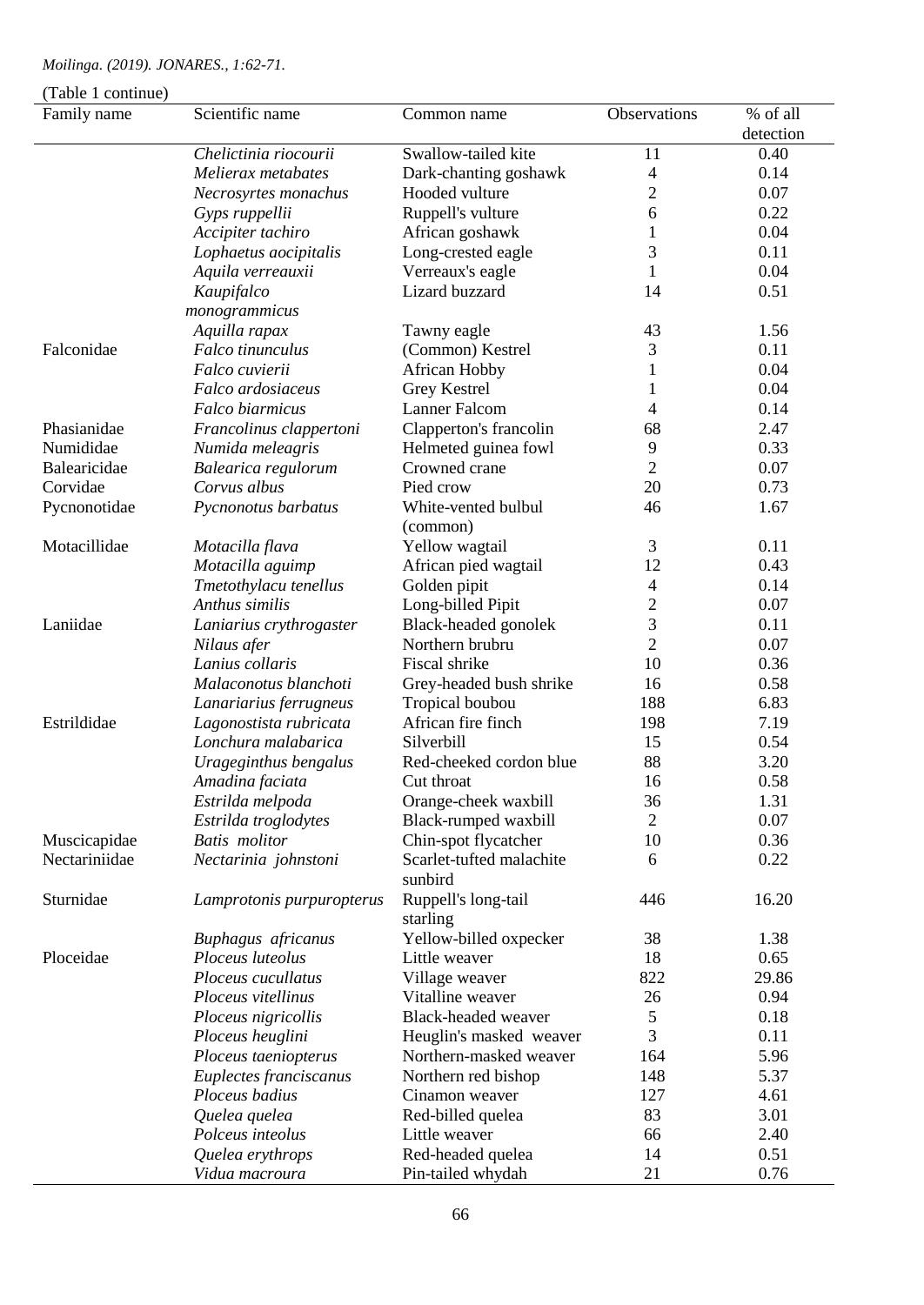|                   | (Table 1 continue)       |                       |                     |           |
|-------------------|--------------------------|-----------------------|---------------------|-----------|
| Family name       | Scientific name          | Common name           | <b>Observations</b> | % of all  |
|                   |                          |                       |                     | detection |
|                   | Steganura paradiseae     | Paradise whydah       | 9                   | 0.33      |
| Fringillidae      | Serinus spp              | Finches?              | 980                 | 35.60     |
| Phalacrocoracidae | Phalacrocorus africanus  | Long-tailed cormorant | 18                  | 0.06      |
| Pelecanidae       | Pelecanus onocrotalus    | White pelican         | 32                  | 1.16      |
| Picidae           | Campethera nubica        | Nubian wood pecker    | 8                   | 0.29      |
|                   | Mesopicos goertae        | Grey wood pecker      | າ                   | 0.07      |
| Sagittariidae     | Sagittarius serpentarius | Secretary bird        | 2                   | 0.07      |
| Strigidae         | <b>Bubo</b> africanus    | Spotted eagle owl     |                     | 0.04      |
|                   | Tyto alba                | Barn owl              |                     | 0.04      |
|                   | Total                    |                       | 5777                |           |

**Table 2:** Bird species identified during the study within the buffer zone of Nimule National Park, January - March, 2019

| <b>Family name</b> | Scientific name               | <b>Common name</b> | <b>Observations</b> | % of all detection |
|--------------------|-------------------------------|--------------------|---------------------|--------------------|
|                    |                               |                    |                     |                    |
| Estrildidae        | Hyporchera chalybeata         | Indigo bird        | 44                  | 1.60               |
| Sturnidae          | Lamprotornis chalybaeus       | Blue-eared glossy  | 234                 | 8.50               |
|                    |                               | starling           |                     |                    |
| Ploceidae          | <b>Bubalornis</b> albirostris | Buffalo weaver     | 77                  | 2.80               |
|                    | Anaplectes rubriceps          | Red-headed weaver  | 132                 | 4.79               |
| Dicruridae         | Discrurus adsimilis           | Drongo             | 12                  | 0.43               |
| Falconidae         | Falco naumanni                | Lesser kestrel     | 3                   | 0.11               |
| Accipitridae       | Terathophius ecaudatus        | Bateleur eagle     |                     | 0.04               |
| Meropidae          | Merops nubicus                | Carmine bee-eater  | 11                  | 0.40               |
| Ardeidae           | Ardeola ibis                  | Cattle egret       | 104                 | 3.78               |
| Total              |                               |                    | 618                 |                    |

After William and Arnold (1980) and Sinclair and Ryan (2003)

Cinamon Weaver (*Pleceus badius*) 5.0%, Northern Masked Weaver (*Ploceus taeniopterus*) 6.0%, Red-eyed Dove (*Strptopelia semitorquata*) 8.0%, Grey Hornbill (*Tockus nasutus*) 9.55%, Senegal Coucal (*Centrophus senegalensis*) 9.0%, and Tropical Boubou (*Lanariarius ferrugneus*) 7.0%. There were equally a huge assortment of finches (*Serinus* spp) which were not positively identified. One hundred and twenty nine of the 138 (93%) birds' species were recorded in the park proper, though they were present also in the buffer zone; while nine of the 138 species (7%) were exclusively observed in the buffer zone. They included: the Drongo (*Discrurus adsimili*)*,*  Red-headed Weaver (*Anaplectes rubriceps*), Buffalo Weaver (*Bubalornis albirostris*), Carmine Bee-eater (*Merops nubicus*), Cattle Egret (*Ardeola ibis*), Indigo Bird (*Hyporchera chalybeata*), Blue-eared Glossy Starling (*Lamprotornis chalybaeus*), Lesser Kestrel (*Falco naumanni*), Bateleur Eagle (*Terathophius ecaudatus*).

 Mean number of birds were higher in the buffer zone 74.50  $(\pm 23.98)$  compared to that inside the park proper

49.09  $(\pm 11.93)$  (Table 3). Results showed that in terms of species richness, there was higher diversity index inside the park proper than there was in Buffer zone **(**Table 3), though this only indicated that the Park had more species than the Buffer zone.

Most of the tree layer structures were closely correlated with bird species richness and bird species diversity (Table 4); the coefficients ranged from about 0.5 to ˃0.7 suggesting, according to Fowler *et al* (2009), a moderate to strong correlation; whereas the floristic attributes, expressed as tree species richness and tree species density, were weakly correlated with bird species richness and bird species diversity.

The shrub layer was found to have little influence on birds (Table 4). Shrub height and heterogeneity of shrub height were very weakly correlated with bird species richness and bird species diversity. Only shrub cover had a moderately negative correlation probably reflecting the effect of canopy closure.

**Table 3:** Mean number of bird species, total number and diversity of birds species records in Nimule National Park and the Buffer zone, (January - March, 2019)

|     | the Builet Bollet (building | $1.1441$ cm, $2017$ |                                |           |
|-----|-----------------------------|---------------------|--------------------------------|-----------|
| No. | Study sites                 | Mean number of      | Total number of birds observed | Diversity |
|     |                             | bird species        |                                | index     |
|     | Inside the park             | 49.09 $(\pm 11.93)$ | 5793                           | 5.6       |
|     | Buffer zone                 | 74.50 $(\pm 23.98)$ | 745                            |           |
|     |                             |                     |                                |           |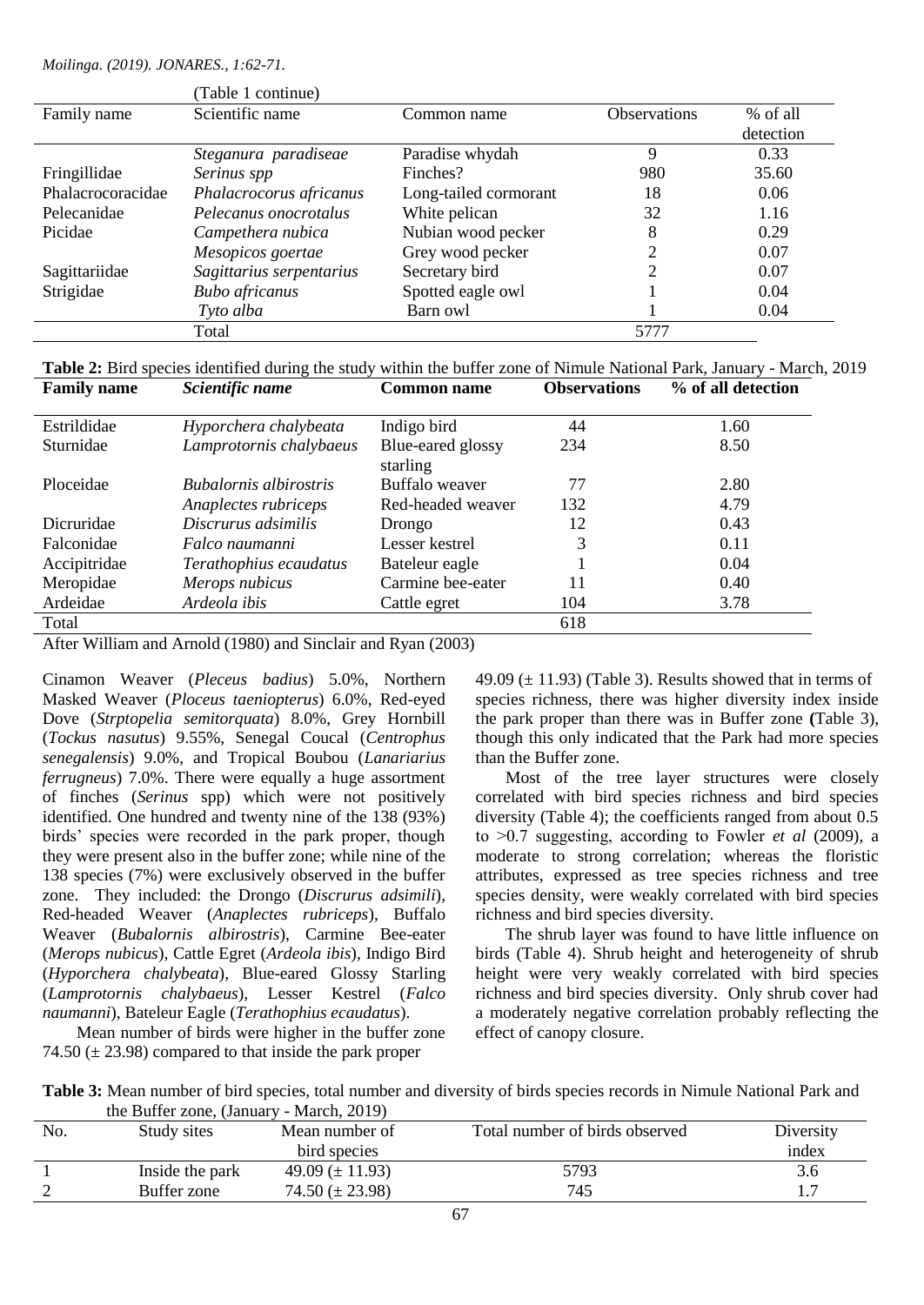|               | variables and tree vegetation variables |           |
|---------------|-----------------------------------------|-----------|
| Variable      | BSR                                     | BSD       |
| <b>DBH</b>    | $0.56***$                               | $0.59***$ |
| <b>BA</b>     | $0.61***$                               | $0.70***$ |
| <b>CH</b>     | $0.50***$                               | $0.49***$ |
| <sub>CC</sub> | $0.63***$                               | $0.66***$ |
| <b>TD</b>     | $0.56***$                               | $0.64***$ |
| <b>TSR</b>    | $0.43**$                                | $0.45**$  |
| <b>TSD</b>    | $0.36*$                                 | $0.36*$   |
| <b>SC</b>     | $-0.37*$                                | $-0.41**$ |
| SН            | 0.15                                    | 0.15      |
| <b>HSH</b>    | 0.18                                    | 0.16      |
|               |                                         |           |

**Table 4:** Pearson coefficients of correlations between avian variables and tree vegetation variables

\*P<0.05, \*\*P<0.01, \*\*\*P<0.001

 The relationship between bird species richness and bird species density and physiognomic variables of the tree layer are presented in (Figures: 1 and 2).



**Figure1.** Relationship of bird species richness to canopy closure

 The stepwise model selection procedure selected the model with bird species richness as the dependent variable and canopy closure as the single independent variable. The equation for the regression line was as shown in (Figure: 1). Fifty nine percent of the variation in bird species richness was explained by variation in canopy closure.



Figure 2. Relationship of bird species diversity to tree basal area

 The stepwise model selection procedure selected the model with bird species density as the dependent variable and basal area as the single independent variable. The

prediction equation was as shown in (Figure: 2). Variation in basal area accounted for sixty eight percent of variation in bird species density.

### **DISCUSSION**

#### **Bird species abundance**

 Several studies have revealed that anthropogenic activities result in enhancing the distribution and dispersal of avian species, as many bird species have expanded their home ranges because of their ability to utilize landscapes transformed by humans, hence, have become more abundant in number and widespread in distribution (Magnall and Crowe, 2003; Naidoo, 2004). This pattern of bird community distribution was observed in this study by the difference in species abundance between the areas inside the park proper and the buffer zone. The buffer zone was characterized by human activities such as intensive grazing by cattle, cultivation and other anthropogenic activities. This explains the high numbers of bird species that are generalist in habit, which are known to thrive well in most human disturbed landscapes but not of any particular conservation concern (Soderstrom *et al*, 2003).

# **Bird species diversity**

 This study showed that the value of Shannon-Weaner diversity indices were higher inside the Park than in the Buffer zone. This disparity may be attributed to the intensive presence of humans and their associated activities in the Buffer zone. Continued extractive activities through clearance of vegetation for cultivation, collection of firewood and building materials as well as livestock grazing may lead to loss of biodiversity. This agrees with findings of Fishpool and Evans, (2001), who noted that agricultural encroachment or habitat clearance is the major threat to important bird areas (IBA).

# **Influences of vegetation structure on bird abundance and diversity**

 This study showed that the number and diversity of bird species were strongly positively correlated with aspects of vegetation structure. The results of this study agree with other researchers such as MacArthur and MacArthur (1961); Karr (1971); Rice, 1983; Douglas *et al*, 1992; Bolck and Brenan, 1999; Champlin *et al*, 2009; and Zakaria *et al* (2009) who reported that vegetation structure and floristic composition, expressed as species diversity and abundance, may be useful in explaining the distribution, abundance and diversity of the bird guilds.

 Most tropical forest birds are dependent on forest canopy for nesting or foraging. Therefore, canopy volume may be a good predictor of avian community indices. However, due to lack of accurate methods for measuring canopy volume, the relationship between canopy volume and avian community indices was not analyzed. Though canopy closure is not as good as canopy volume, it can be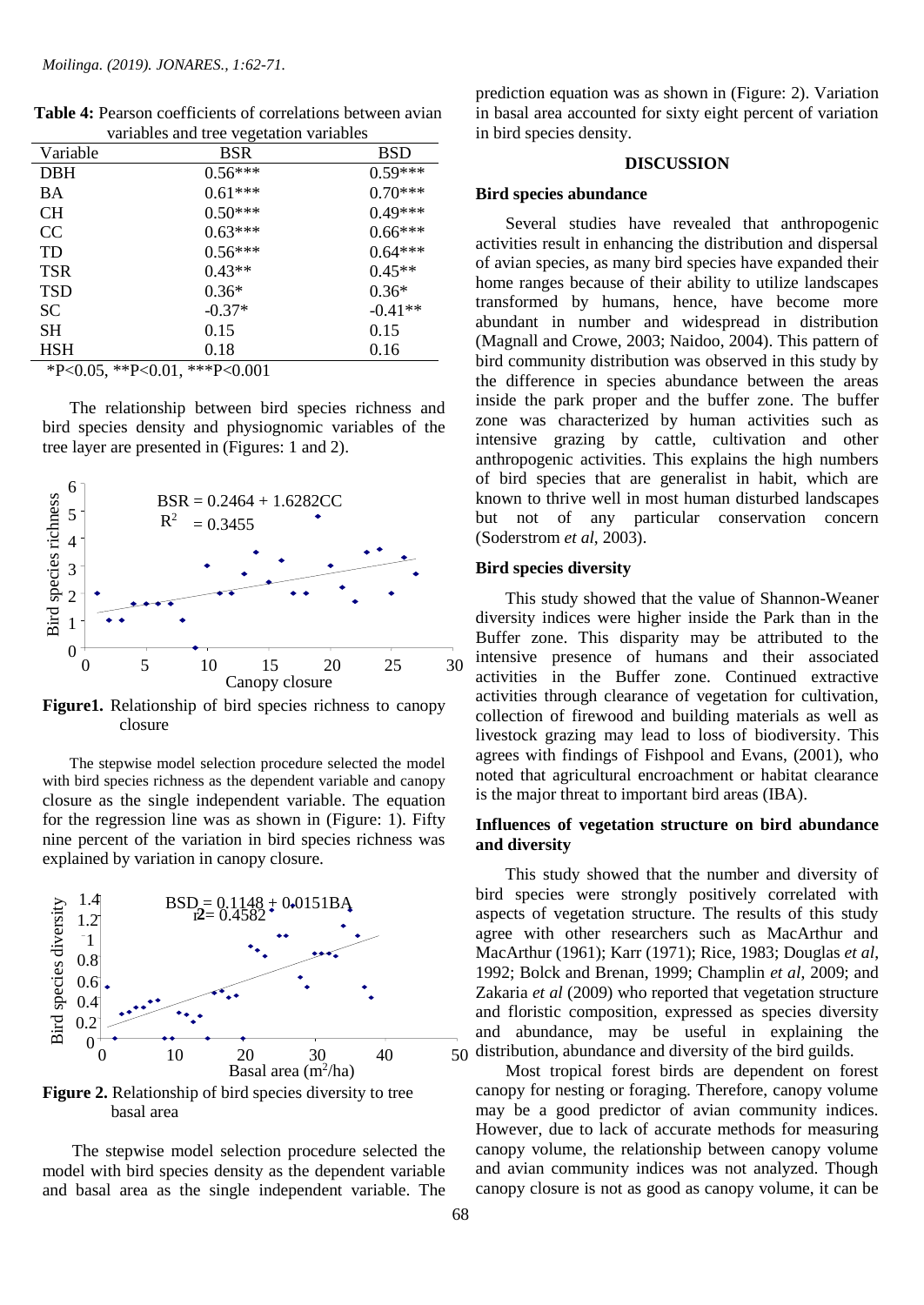used to reflect the extent of forest canopy. In this present study, canopy closure was one of the variables most strongly correlated with bird species richness and diversity. Other structural variables, though they do not directly influence most birds' lives, were correlated with avian community indices because these variables are strongly associated with canopy volume and canopy closure.

 Of these variables, basal area of the tree was more closely associated with bird species richness and bird species density than diameter at breast height, canopy height and tree density. This may be because basal area is most closely associated with canopy volume and can reflect the forest structure better. It was not always the case that plots with high diameter at breast height and canopy height values were in old forest (some plots in shrub land have a few huge trees). And, it was not always the case that plots with high tree density values were in riverine forests (some plots in regrowth forest have many small trees). Basal area incorporates both tree density and diameter at breast height in one variable, making it better able to reflect the forest canopy volume and forest structure.

 These results showed that the shrub layer had little influence on bird species richness or bird species density, as has also been found by others (Szaro and Balda, 1986). The shrub layer provides some bird species with breeding or feeding sites, although Bibby *et al.,* (2000) pointed out that fewer than 15% of bird species intensively use the low shrub layer in tropical forests. This was also true in this sub-Saharan study site in South Sudan.

 The stepwise model selection procedure selected canopy closure as the single vegetation variable predicting bird species richness and basal area of tree as the single independent variable predicting bird species density. All other variables related to tree layer structure were not included in the equations although they were correlated with bird species richness and bird species density, possibly due to their correlations with canopy closure and basal area. Floristic variables and shrub layer variables did not appear in the final regression equations because they were intrinsically weakly or not correlated with avian community indices.

# **CONCLUSIONS AND RECOMMENDATION**

 Vegetation composition and vegetation structure are key factors that influenced the bird species abundance, distribution and diversity. Diversity index of bird species within Nimule National Park was higher than in the Buffer zone. Difference of vegetation characteristics within and without the park was responsible for the observed pattern. Habitat clearance due to the on-going anthropogenic activities had influence on vegetation structure which in turn influenced bird species abundance and diversity.

 The richness and diversity estimates in this study did not account for detection probability; however, because we used a small bird count area, the assumption of a complete count could be met. To improve further investigations, one would recommend using variablecircle in this case; detection probability should be taken into account because each species in a given habitat has its own probability of being detected, which is usually smaller than 100%.

#### **ACKNOWLEDGEMENTS**

 I am indebted to my colleagues for reading the manuscript and for giving constructive criticism. I am also grateful to my co-workers in the field team for their encouragement and positive contributions. Thanks are also due to the College of Natural Resources and Environmental Studies, University of Juba for sponsoring the field work financially and materially. Last but not least, I thank the Wildlife Service authorities in the Head office and in the park for granting us the permission and making our work easier.

# **REFERENCES**

- Aborn, D. A. (2007). "Abundance, density, and diversity of neotropical migrants at the Lula Lake Land Trust, GA." Southern Naturalist, **6**: 293 - 304.
- **AWF.** (2014). Nimule National Park and Buffer Zone General Management Plan (2015 - 2020). Ministry of Wildlife Conservation and Tourism, Juba, South Sudan.
- **Balda, R. P.** (1969). Foliage use by birds of the oakjuniper woodland and ponderosa pine forest in southeastern Arizona. *The Condor*, **71**: 399 - 412.
- **Bibby, C. J., Burgess, N. D; Hill, D.A; Mustoe, S.**  (2000). Bird Census Techniques. 2<sup>nd</sup> ed. Academic Press. London.
- **Block, W. M. and Brenan, L. A.** (1999). "The habitat concept in ornithology: theory and application," *Current Ornithology*, **11**:35 - 89.
- **Champlin, T. B., Kilgo, J. C., Cumpertz, M. L., and Moor-man, C. E. (2009).** "Avain response to microclimate in canopy gaps in a bottomland hardwood forest", *Southeastern Naturalist*, **8**:107 - 120.
- **Douglas, D. C; Ratti, J. T; Black, R. A; Alldredge, R. A.** (1992). Avian habitat associations in riparian zones of Idaho's centennial mountains. *Wilson Bull*, **104**: 485 - 500.
- **Fernandez-Aaez, M., Fernandez-Alaez, C. and Rodriguez, S.** (2002). "Seasonal changes in biomass of charophytes in shallow lakes in the northwest of Spain". *Aquatic Botany*., **72**: 335 -348.
- **Fishpool, L. D. C. and Evans, M. I. eds.** (2001)**.** Important Bird Area and Associated Islands: priority sites for conservation. In: (ed) pp 673-696. Pisces Publications and Birdlife International, Newbury and Cambridge, UK.
- Fowler, J, Cohen, L and Jarvi, P. (2009). Practical Statistics for Field Biology. 2nd Edition. John wiley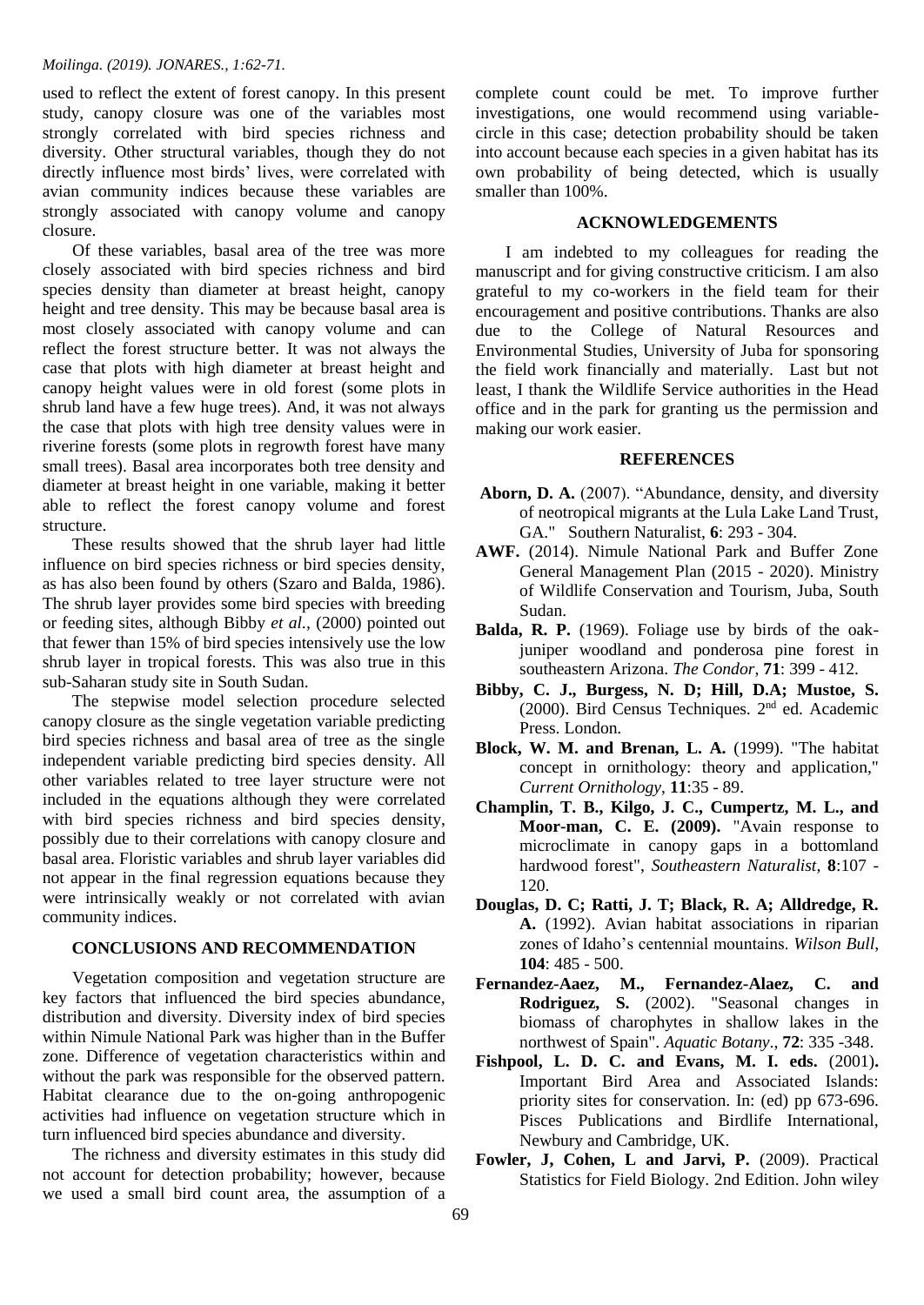and Sons Ltd. The Atrium, Southern Gate, Chichester, West Sussex PO19 8SQ, England.

- **Erdelen, M.** (1984)**.** Bird communities and vegetation structure: Correlations and comparisons of simple and diversity indices. *Oecologia*, **61**: 277- 284.
- **Grossmann, F., Elkan, P., Awol, P. P., and Penche, M. C.** (2008). Aerial surveys of wildlife, livestock, and human activity in and around existing and proposed protected areas of Southern Sudan. Technical Report No. 2. Wildlife Conservation Society in partnership with the Ministry of Wildlife Conservation and Tourism of the Government of Southern Sudan.
- **Hudon, C.** (1997). "Impact of water level fluctuations on St. Lawrence River aquatic vegetation". *Canadian Journal of Fisheries and Aquatic Sciences*, **54:**2853-2865.
- Javed, S and Kaul, R. (2002). Field Methods for Bird Surveys, Bombay, Natural History Society, Mumbai, India.
- **Jimenez, J. E.** (2000). Effect of sample size, plot size, and counting time on estimates of avian diversity and abundance in a Chilean rainforest. *Journal of Field Ornitholog*, **71**: 66-87.
- **Kano, I. O.** (2004). Application of Remote Sensing in Monitoring Ecological Changes in Dinder National Park, PhD Thesis, University of Juba, Sudan. (Unpublished).
- **Karr, J. R., and Roth, R. R.** (1971). Vegetation structure and avian diversity in several new world areas. American Naturalist, **105**: 423-435.
- **Karr, J. R., and Freedmark, K. E. (1983).** Habitat selection and environmental gradients: dynamics in the 'stable' tropics, *Ecology*, **64**:1481-1494.
- **Kent, M. and Coker, P. (1992).** Vegetation Description and Analysis. Belhaven Press, London.
- **Lancia, R. A; Kendall, W. L; Pollak, K. H. and Nichols, J. D. (2005).** Estimation the number of animals in wildlife populations. In C. E. Braun.,ed. Techniques for wildlife investigations and management, pp. 106—153. The Wildlife Society, Bethesda, USA.
- **Ma, Z, Wang, Y., Gan, X., Li, B., Cai, Y., and Chen, J. (2009).** Waterbird population changes in the wetlands at chongming dongtan in the yangtze river estuary, *China Environmental Management*, **43**: 1187-1200.
- **MacArthur, R. H; MacArthur, J. W. (1961).** On bird species richness. *Ecology*, **42**: 594-598.
- **Magurran, A. E.** (2004). Measuring Biological Diversity. Blackwell Publishing. Boston.
- **Mangnall, M. J. and Crowe, T. M.** (2003). The effects of agriculture on farmland bird assemblage on the Agulhas plain, Western Cape, South Africa*. African Journal of Ecology*, **41:** 266-276.
- **Mumby, P. I., Edwards, A. J., Green, E. P., Anderson, A. C., and Clark, C. D.** (1997). A visual

assessment technique for estimating sea grass standing crop". Aquatic Conservation: *Marine and Freshwater Ecosystem*, **7**: 239 - 251.

- **Naidoo, R.** (2004)**.** Species richness and community composition of songbirds in a tropical forestagricultural landscape. *Animal conservation*, **7**: 93- 105.
- **Nadeau, C. P., Conway, C. J., Smith, B. S., and Lewis, T. E.** (2008). Maximizing detection probability of Wetland-dependent birds during point-count surveys in northwestern Florida,. *Wilson Journal of Ornithology*, **120**: 513 - 518.
- **Nikalaus, G.** (1987)**.** Distribution atlas of Sudan's birds with notes on habitat and status. Bonur Monograph. No. 25. Bonn.
- **Nikalaus, G.** (1989). Birds of South Sudan. Ornithological Subcommittee, EANHS. English Press, Enterprise Road, Nairobi, Kenya.
- **Norvell, R. E; Howe, F. P., and Parrish, J. R.** (2003). A seven-year comparison of relative- abundance and distance-smapling methods, *Auk*., **120**: 1014 - 1028.
- **Rajpar, M. N., and Zakaria, M.** (2010). Density and diversity of water birds and terrestrial birds at Paya Indah Wetland Reserve, Selangor Peninsular Malaysia, *Journal of Biological Sciences*, **10**: 658- 666.
- **Rajpar, M. N. and Zakaria, M.** (2011). Bird Species Abundance and Their Correlationship with Microclimate and Habitat Variables at Natural Wetland Reserve, Peninsular Malaysia. *International Journal of Zoology*, **2011**: 1-17
- **Reynols, T. R; Scott, J. M; Nussbaum, R. A.** (1980). A variable circle-plot method for estimating bird numbers. *Condor*, **82**: 309 - 313.
- **Rice, J.** (1983). Habitat selection attributes of an avian community: A discriminant analysis investigation. *Ecology Monograph*, **53**: 26 -290.
- Seymour, C. L and Simmons, R. E. (2008). Can severely fragmented patches of riparian vegetation still be important for arid-land bird diversity. *Journal of Arid Environment*, **72**: 2275-2281.
- **Sinclair, I. and Ryan, P.** (2003). A Comprehensive Illustrated Field Guide: Birds of Africa South of the Sahara. Struik Publishers, Cape Town 8001.
- **Soderstrom, B., Kiena S., and Ried R. S.** (2003). Intesified agricultural land-use and bird conservation in Burkina Faso. *Agricultural Ecosystems and Environment*, **99**:113-124.
- Sommerlatte, H. and Sommerlatte, M. (1990). A Field Guide to the Trees and Shrubs of the Imatong Mountains Southern Sudan. English Press Ltd, Nairobi.
- **Szaro, R. C; Balda, R. P.** (1986). Relationships among weather, habitat structure, and ponderosa pine forest birds. *Journal of Wildlife Management,* **50**:253-260.
- **Terbrgh, J; Robinson, S. K; Parker, T. A; Munn, C. A;**  Pierpont, N. (1990). Structure and organization of